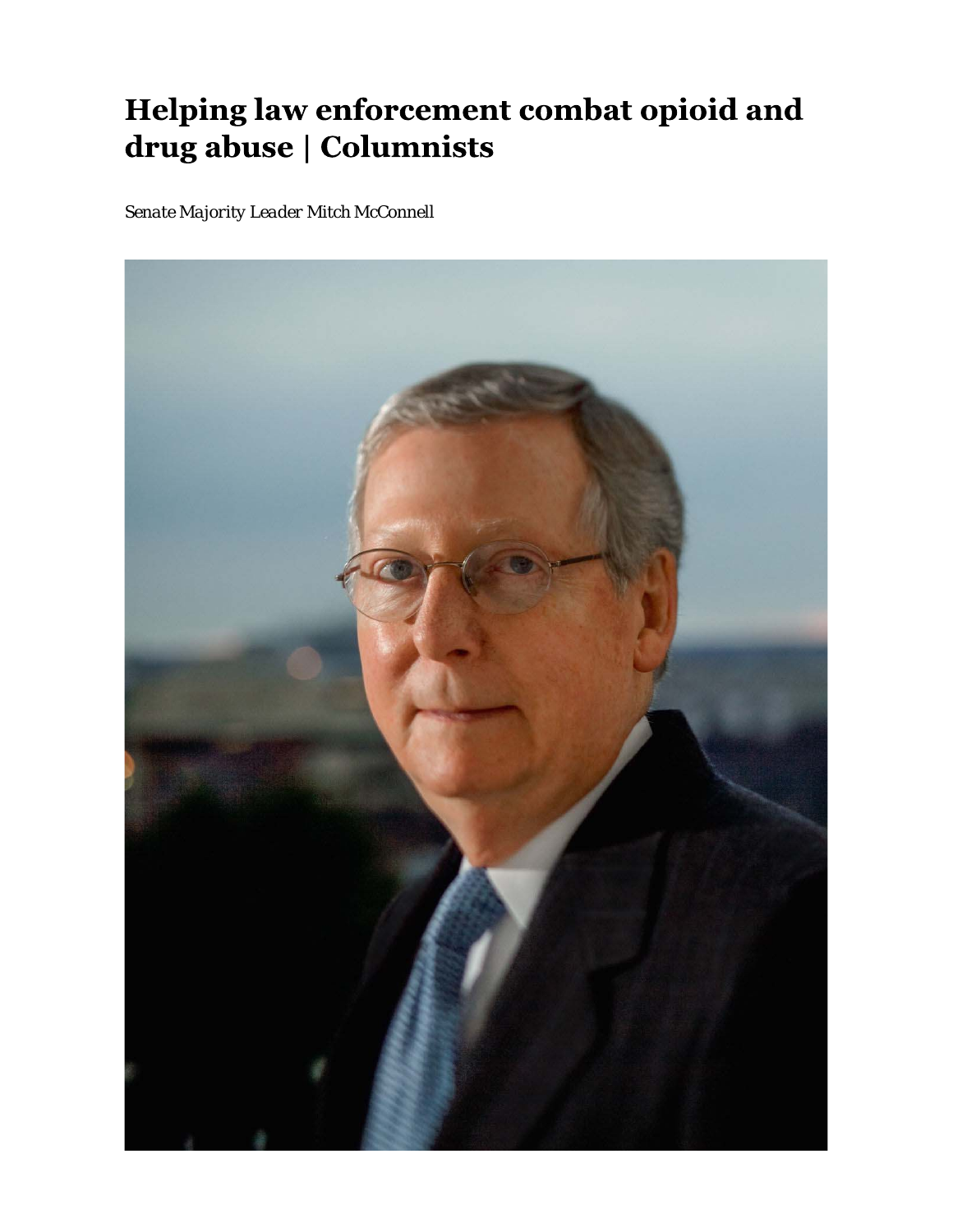On an average day, 175 Americans die from drug overdoses. Families in Kentucky and throughout the nation are bravely confronting substance abuse – including heroin, prescription drugs, and an alarming resurgence of methamphetamine – and law enforcement is working hard to help. With our communities in crisis, I remain committed to finding comprehensive solutions to end this suffering through coordinated prevention, treatment, and law enforcement efforts.

That's why I am proud that the recent bipartisan budget agreement I negotiated ensures that Congress will dedicate \$6 billion in the next two years to bolster our efforts to protect vulnerable communities from the opioid epidemic. This represents the single largest increase in funding to stop the opioid crisis, and I've heard from Kentucky law enforcement and the health care community who have said that this surge of additional resources will strengthen their ability to combat substance abuse.

Many opioid deaths involve fentanyl, a drug 50 times stronger than heroin. Just a few grains of fentanyl can be fatal, and it was associated with more than 600 overdose deaths in our state in 2016. Worse, the Drug Enforcement Agency (DEA) believes many of the deadly fentanyl products currently endangering our country have been illicitly imported.

In a recent meeting with some of our law enforcement officers, including members of the Kentucky Narcotics Officers' Association, I discussed their work to protect our communities from these dangerous drugs. These officers came to Washington for the National Narcotic Officers' Associations' Coalition meeting and the High Intensity Drug Trafficking Areas program conference. In areas enduring staggering levels of addiction, the HIDTA program seeks to reduce drug trafficking and production by facilitating cooperation among federal, state, and local law enforcement agencies to share information and coordinate activities and strategies.

Nearly half of all Kentuckians live in the 33 counties which have been given the HIDTA designation. In last year's government funding legislation, I was proud to help secure over \$1 billion to combat the epidemic including more than \$250 million for HIDTA counties to support law enforcement efforts to effectively protect families from opioid and drug abuse. In 2017, every dollar spent on HIDTA operations nationwide returned \$65 in benefits, and Appalachia HIDTA operations in Kentucky alone seized more than \$12 million of drugs.

In collaboration with law enforcement, we are aggressively building upon our recent efforts. During his annual State of the Union address, President Donald Trump reiterated his administration's commitment to responding forcefully to the epidemic